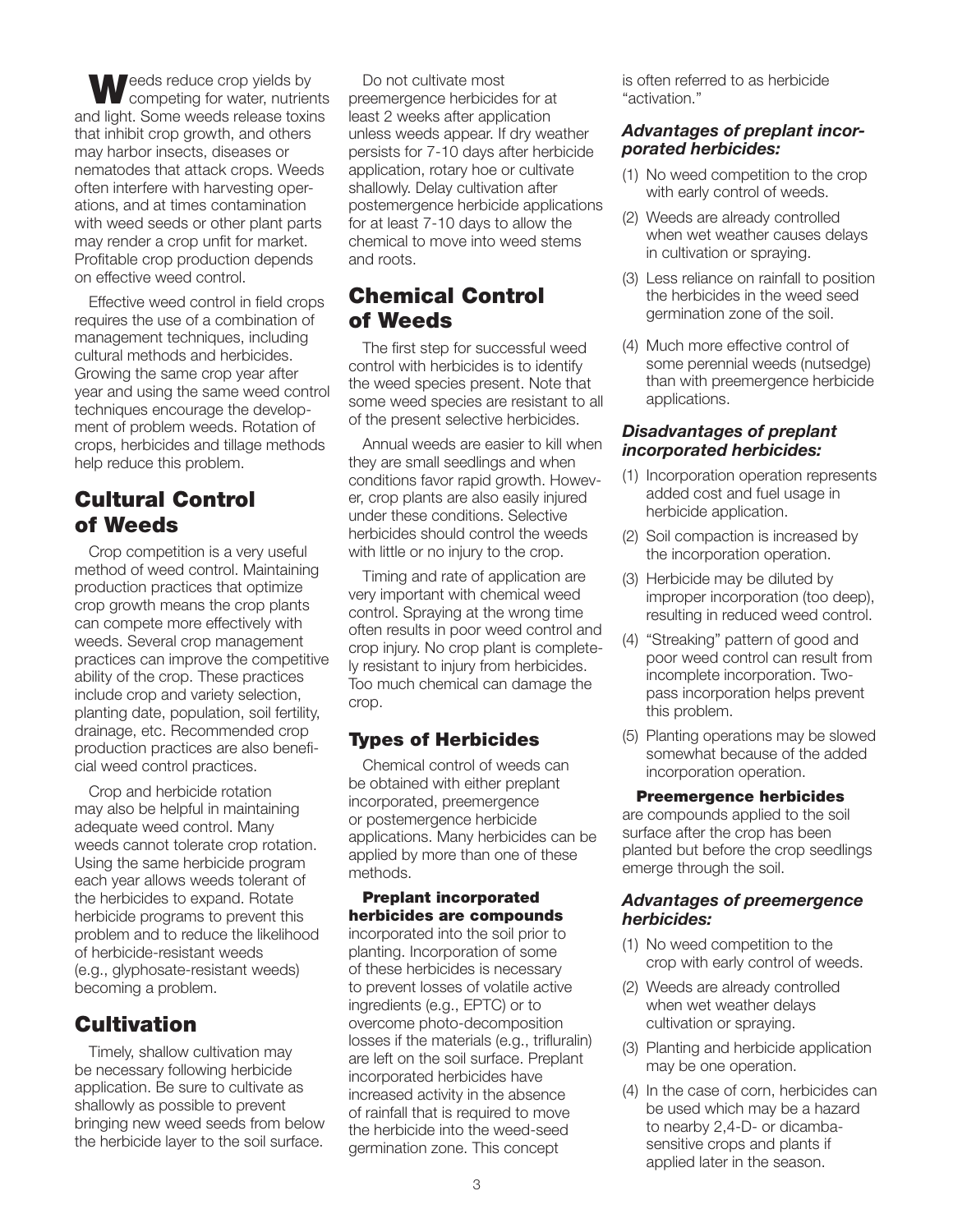#### *Disadvantages of preemergence herbicides:*

- (1) Preemergence applications are generally ineffective under dry soil conditions. Some preemergence herbicides are ineffective if dry conditions persist for only a few days; other herbicides may give weed control after as much as 10 days to 2 weeks of dry weather.
- (2) On sandy soil, heavy rains may leach the herbicide down to the germinating crop seed and cause injury.
- (3) Perennial weeds usually are not controlled by preemergence herbicide applications.

#### Postemergence herbicides

are compounds applied to the foliage of weeds. They may burn off the aboveground parts of weeds (contact herbicides) or they may be translocated throughout the plants and kill the growing points (systemic herbicides).

#### *Advantages of postemergence herbicides:*

- (1) They are not applied until the weeds are present in the field.
- (2) Can be used on any soil type, and soil moisture conditions are usually not a problem.
- (3) Are usually more effective (though more injurious to the crop) at high temperatures.

#### *Disadvantages of postemergence herbicides:*

- (1) Should not be applied to weeds when the foliage is wet with dew or rain.
- (2) There is a risk of crop injury for certain crops.
- (3) With many postemergence herbicides, timing of application is critical for effective control.
- (4) Rain may prevent application at the proper time.

Temperature greatly influences the effectiveness and volatility of many postemergence herbicides. Ideally, herbicides should be applied when temperatures range between 65° and 80°F. Low temperatures (below 60°F) can result in reduced

weed control; temperatures above 80°F can result in crop injury. Late afternoon herbicide applications are less likely to result in injury than are early morning applications. Early morning application predisposes the crop plant to danger periods of high temperatures, which increase the potential for herbicide injury.

Volatile herbicides, such as dicamba (*Banvel/Clarity/DiFlexx/ DiFlexx DUO/Status*) or ester formulations of 2,4-D, may vaporize at temperatures as low as 70°F. Wind may then move sufficient vapors to areas with sensitive crops to cause crop injury. Amine and choline salt formulations of 2,4-D may eliminate some of the danger of vapor drift; however, spray drift (droplets) may still occur. Extreme caution is required when applying herbicides near sensitive crops.

# **Herbicide** Formulations and Additives

Herbicides are available in a variety of formulations; granular and those mixed in water are most common. Usually, equal weed control can be expected from granular and those mixed in water. In some cases, granules have given less control. Generally, this has been due to (1) use of equipment giving nonuniform distribution of the granules or (2) formulations with too high a concentration, resulting in inadequate volume for uniform distribution.

The use of granular formulations does not eliminate the need for calibration. Various materials will "feed" differently because of variations in carrier and particle size. Therefore, granular applicators, like sprayers, should be accurately calibrated.

### *Herbicide Formulations*

- **AS** Aqueous capsule suspension
- **CS** Capsule suspension
- $DC Dry$  concentrate
- $DF Dry$  flowable
- **DG** Dispersible granule
- $DS Dry$  soluble granule
- $EC$  Emulsifiable concentrate
- $EW E$ mulsion
- $F -$  Flowable
- $G -$ Granule
- $L$  Liquid
- **SC** Suspension concentrate
- **SG** Soluble granule
- **SL** Soluble concentrate
- $SP -$  Soluble powder
- $WG Water$  dispersible granules
- $WP W$ ettable powder
- $ZC Z$ eon concentrate

### Combinations of Herbicides

Two or more herbicides are usually applied as a tank mix rather than separate applications. Combinations are used to give more consistent or broader spectrum weed control, to decrease herbicide residue (for example, atrazine carryover) or to obtain adequate season-long weed control. Growers and commercial applicators are responsible for poor weed control, crop injury and/ or unwanted herbicide residue from herbicides labeled for single application but misused in combinations.

### Compatibility of Pesticide-Fertilizer Combinations

Combinations of herbicides, insecticides and/or fungicides applied in either water or liquid fertilizer carriers decrease trips over the field and application costs; however, compatibility is critical. Always test the compatibility of each mixture to be applied even though the product labels allow mixing. Follow the label instructions closely during any mixing operation after you have tested for compatibility.

A single compatibility test requires only a glass quart jar and the pesticides and liquid fertilizer to be mixed. Place 1 pint of liquid fertilizer in the quart jar and add 2 teaspoons of the liquid pesticide. If the pesticide is a wettable powder, add 2 teaspoons of powder in sufficient water to form a slurry and add the slurry to the fertilizer. Cover the jar, shake well, and observe the mixture for 30 seconds. Check the mixture again after 30 minutes. If the mixture does not separate, it is compatible; however, check each batch of liquid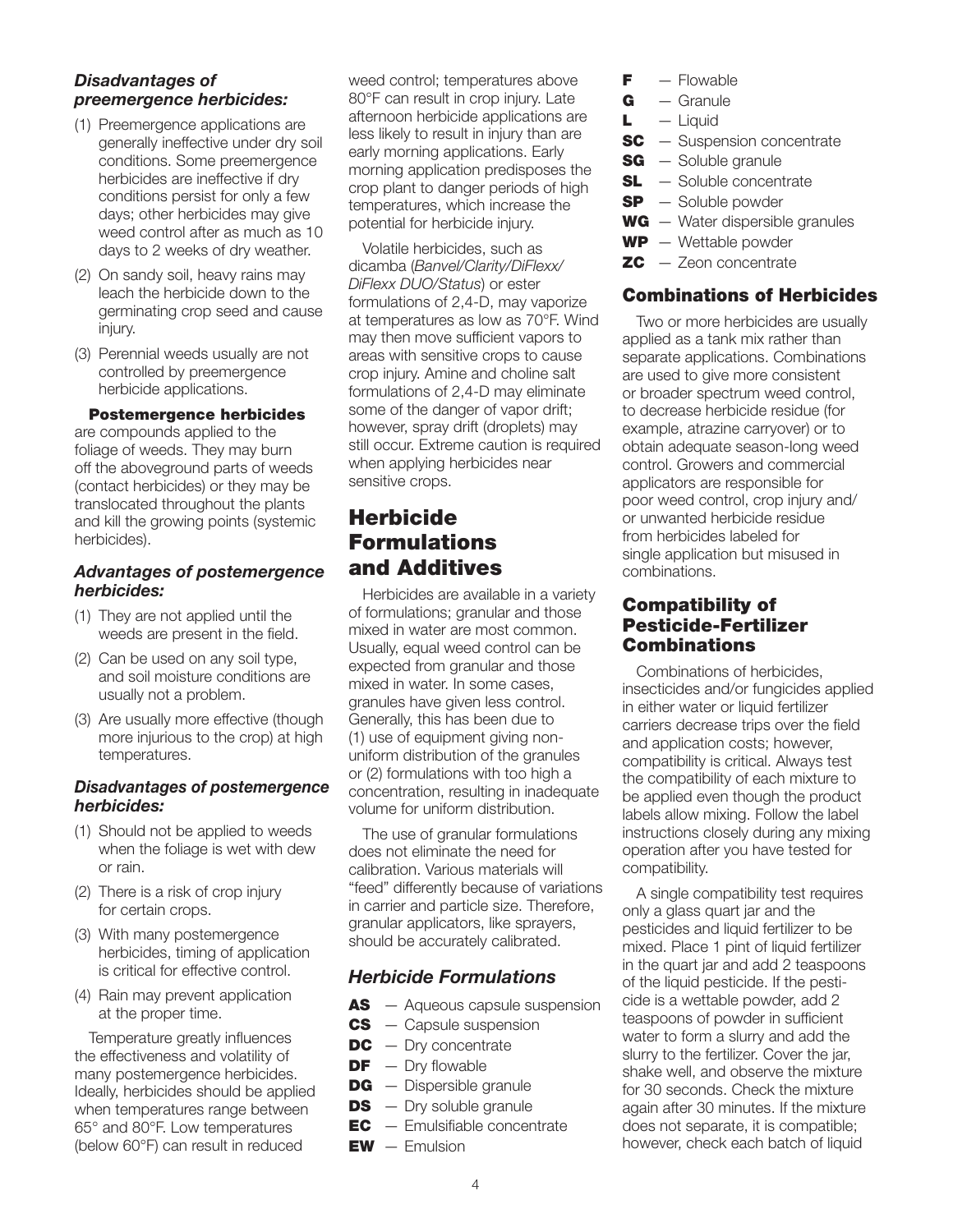fertilizer — they may vary in mixing properties. Also, check compatibility if the water source changes — water pH and mineral content influence compatibility.

If more than one pesticide is to be mixed with liquid fertilizer or water, the pesticides should be premixed in liquid fertilizer or water and tested for compatibility by mixing appropriate proportions of all components. The combination should be thoroughly agitated before each additional pesticide is added, and a specific mixing order should be followed.

Generally, unless label directions state otherwise, add the pesticides being tested in the following order:

- (1) Water conditioners (e.g., AMS), drift reducing agents (DRAs), and volatility reducing agents (VRAs).
- (2) Wettable powders or dispersible granules.
- (3) Flowables or aqueous liquids.
- (4) Emulsifiable concentrates.
- (5) Crop oil concentrates or surfactants.

Spray tanks should be at least half filled with the carrier before the pesticide premixes are added. If the mixture foams excessively, separates or becomes syrupy, do not apply the mixture. Compatibility agents are available that may be added to improve mixing ability.

Even if all components appear compatible, the field tank mixture will require constant, vigorous agitation to prevent separation or improper pesticide distribution in the tank. Be sure the entire tank is agitated and mixed before spraying. Do not store pesticide mixtures overnight unless they are constantly agitated. Best results are obtained by applying the entire mixture in one day.

### Additives for Herbicides— Some Definitions

- (1) Adjuvant any substance that enhances the herbicide's effectiveness, an "added ingredient."
- (2) Surfactant a surface active material that can facilitate emulsifying, dispersing, spreading,

wetting, sticking or other surfacemodifying characteristics of herbicide solutions.

- (3) Crop oil concentrates contain a mixture of emulsifiers and surfactants. A common ratio is 80% oil and 20% surfactant.
- (4) Emulsifier an agent that promotes the dispersion of one liquid in another.
- (5) Wetting agent (spreader) reduces water surface tension, causing better contact between spray solution and treated surfaces.
- (6) Soap sodium or potassium salts of fatty acids. Can form insoluble materials in hard water. *Detergents* are synthetic materials used for cleaning.
- (7) Sticker Deposit builder. Increases herbicide adhesion to plant surfaces.
- (8) Defoaming agent self-explanatory.
- (9) Compatibility agent or cosolvent may aid in dispersion of otherwise incompatible mixtures.

During the development of a herbicide, the chemical company attempts to formulate the active ingredient to optimize performance, mixing and handling under diverse conditions. Every commercially available herbicide formulation contains its own particular set of additives to accomplish this. Sometimes additional additives are required for specific applications or when compatibility or mixing problems occur. The herbicide label will describe the need and use of these additives. The indiscriminate use of additives should be avoided because they may not improve herbicide performance and may actually reduce weed control or cause crop injury.

Additives can be referred to as "adjuvants." This term merely denotes an added ingredient. Surface active additives are called surfactants. Therefore, all surfactants are also additives or adjuvants.

### Compatibility Problems

Compatibility problems in tank mixing herbicides usually occur when mixing directions are not followed. Some common causes of compatibility problems: mixing two herbicides in concentrated form, adding an EC to the spray tank before suspending the wettable powder, insufficient agitation, excessive agitation and air leaks. Problems are much more likely when mixing herbicides with liquid fertilizers. The fertilizer solution is already loaded to near capacity with nutrients. Adding a herbicide to the already loaded solution may cause problems. Also, the fertilizer may interfere with the herbicide formulation additives. Fertilizers may vary greatly from batch to batch, so the only safe procedure is to test for compatibility in a small container before mixing a large quantity. If compatibility problems are encountered, the addition of *compatibility agents* may help.

Foaming is usually due to excessive agitation or a bypass line that empties above the spray solution level in the spray tank. When foaming is a problem, addition of a *defoamer* can help.

### Herbicide Application Equipment

Sprayer Implements — A good weed control sprayer should be made of non-corrosive materials, be easy to clean and have the following features:

- (1) A *tank* with a volume of 100 to 300 gallons to reduce filling and mixing operations.
- (2) A *pump* with a capacity of at least 4 gallons per minute and pressure up to 100 pounds per square inch (PSI).
- (3) An *agitation system* The bypass from the pressure control is a good source of agitation. Direct the bypass line into the bottom of the tank.
- (4) *Screens* There should be 50 mesh screens in the intake line and at each nozzle.
- (5) *Pressure gauge* The pressure gauge should accurately measure pressures up to 100 PSI.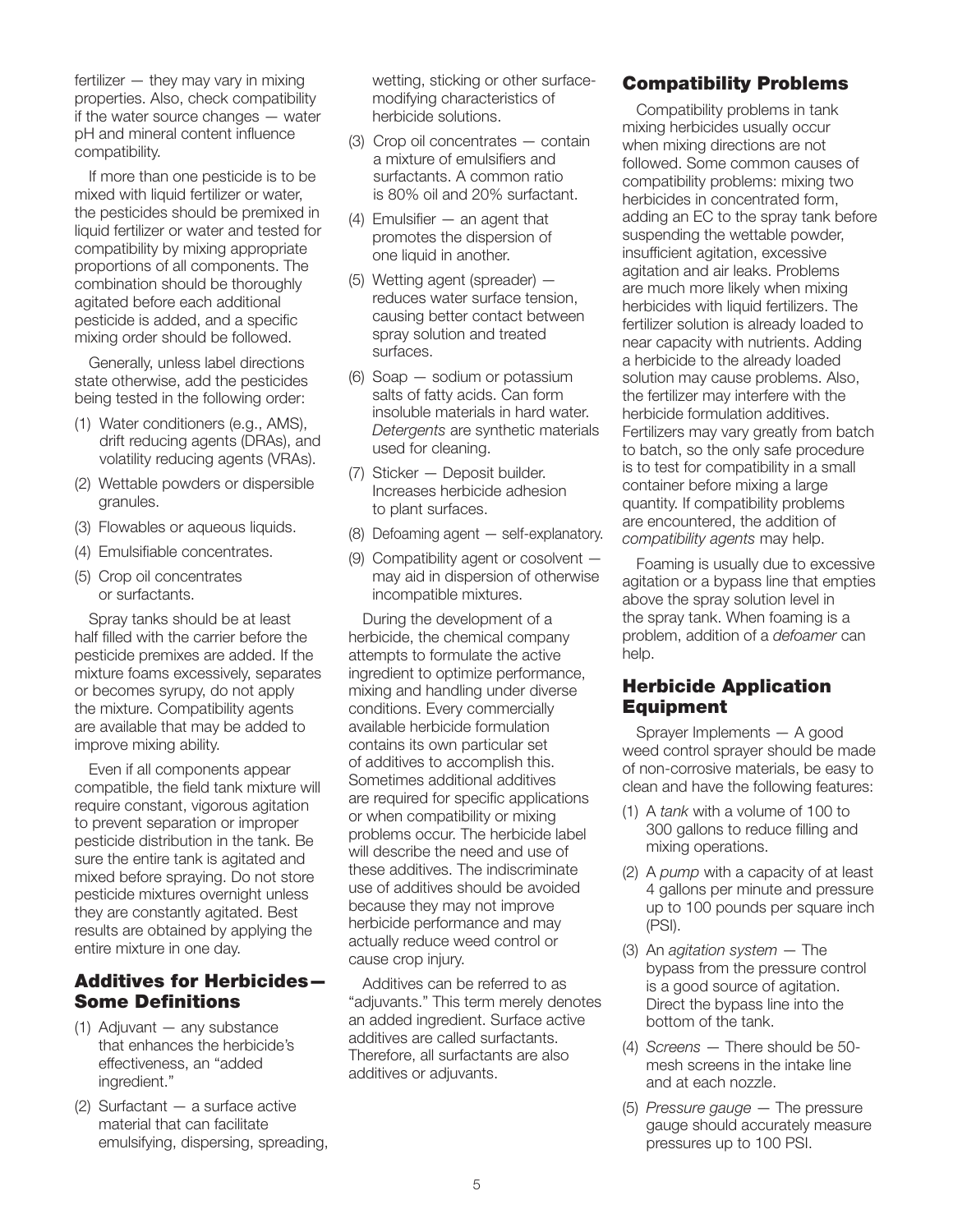- (6) *Adjustable spray boom* The boom should be adjustable from 16 to 36 inches above the ground.
- (7) *Nozzles* Drift reduction flat fan nozzles of 110° angle are best suited for most weed control applications. Commonly used nozzle volumes can vary from 0.1 to 0.8 gallons per minute, depending on the application. Good general-use nozzles are 11004 or 11006. These nozzles permit the boom to be carried closer to the ground and thus reduce spray drift.

#### Herbicide Incorporation

Disks, especially large tandem disks, are poor tools for incorporation. Depth and ridging are difficult to control and non-uniform distribution of the herbicide in the soil is likely.

If a disk is used, it should be set at a depth of 4 to 5 inches and a speed of 4 to 6 mph. Incorporation must be done in two directions.

A field cultivator can give acceptable one-pass incorporation of herbicides if special care is taken in setup and operation. Wide sweeps give better incorporation than points. Shanks should be close enough to allow for this, and three sets of sweeps are also required. It is important to follow with a leveling tool, such as a flex-tine drag or springtooth harrow, to smooth out ridges behind the cultivator.

The speed of the cultivator should be at least 6 mph, at a depth of 3 to 4 inches. Actual incorporation will occur at one-half the tool depth. Caution must be taken not to run the back portion of the cultivator lower than the front. If the back of the tool is lower, untreated soil can be brought to the surface, burying the herbicide.

Danish-type harrows equipped with "S" tines and rolling baskets can do a good job of one-pass incorporation. Rolling baskets outperform other trailing operations.

Operation considerations are similar to those with the field cultivator. Good soil tilth is a prerequisite for one-pass incorporation.

PTO-driven tools do a good job of one-pass incorporation. However,

their application in Michigan may be limited. These tools are operated at lower speeds and are not as wide as other implements.

The most consistent incorporation (no streaking), especially when using a disk or field cultivator alone, is achieved with two passes at an angle to each other. However, new tillage implements have made onepass incorporation of herbicides a possibility. Although a majority of the questions concerning incorporation concern the best implement to use for one-way incorporation, soil condition influences the success of incorporation more than the tool used. The reliability of one-pass incorporation will also be influenced by the tillage system used.

In clean tillage (low crop residue) situations, preemergence applications made on wet soil will likely perform as well or better than two-pass incorporated treatments. One-pass incorporation is not a good approach with less than optimum soil tilth.

High crop residue levels (corn stalks disked or chisel plowed with one or two secondary tillage operations) make one-pass incorporation difficult. If the residue level is great enough to clog the incorporation tool, twopass incorporation is advisable. The soil should also have good tilth, as outlined above.

Where ridges are left from fall plowing or use of a chisel plow in the spring, it is advisable to level the ground before herbicide application. Streaking is favored by application of the herbicide to rough or uneven ground.

### Soil Types

Soil texture (sand, silt, clay) and organic matter influence the effectiveness of soil-applied herbicides. In general, lower rates of herbicides are used on sandy (coarse-textured) soils than on clays or soils high in organic matter (fine-textured) to obtain the same level of control. Herbicide rate recommendations in this bulletin are given for medium-textured soils with greater than 3% organic matter. Clay and organic matter

adsorb herbicides, making them less available to kill weeds. Soils with high clay and organic matter content require higher herbicide rates for adequate weed control. Sandy soils with low organic matter content require careful herbicide rate selection to avoid crop injury.

Soil pH can influence the activity of soil-applied herbicides. Some herbicides are more persistent at higher soil pH, and crop rotation must be considered before applying a herbicide. Some herbicides are more available at higher soil pH. Rates must be reduced to avoid crop injury. Knowledge of the soil pH in a field is critical — soil pH may vary greatly within a field.

Organic matter analysis is available through MSU County Extension offices or directly through the MSU Soil and Plant Nutrient Lab (www. css.msu.edu/SPNL/). Organic matter analysis may be determined on soil samples submitted for N-P-K analysis for an additional charge. Organic matter levels change slowly and may need to be checked every four years.

Soil sample analyses are only as accurate or representative as the soil sample, so each field should be checked individually. See the Soil and Plant Nutrient Lab website: www. spnl.msu.edu or Extension bulletin E-498, "Sampling Soils," for proper soil sampling procedures.

Remember, follow herbicide label recommendations, always know the soil pH, and adjust herbicide rates for soil texture and organic matter as specified on the label.

#### Accurate Calibration

Accurate applicator calibration is essential for effective chemical weed control without crop injury. Calibrate a new sprayer before use and routinely recalibrate the sprayer during the growing season.

#### Use the following steps as a guide to calibrate a ground sprayer for broadcast application.

(1) Determine the desired application volume of carrier (usually water) in gallons per acre (GPA). For most weed control applications, 5-30 GPA at 30 to 40 PSI is sufficient.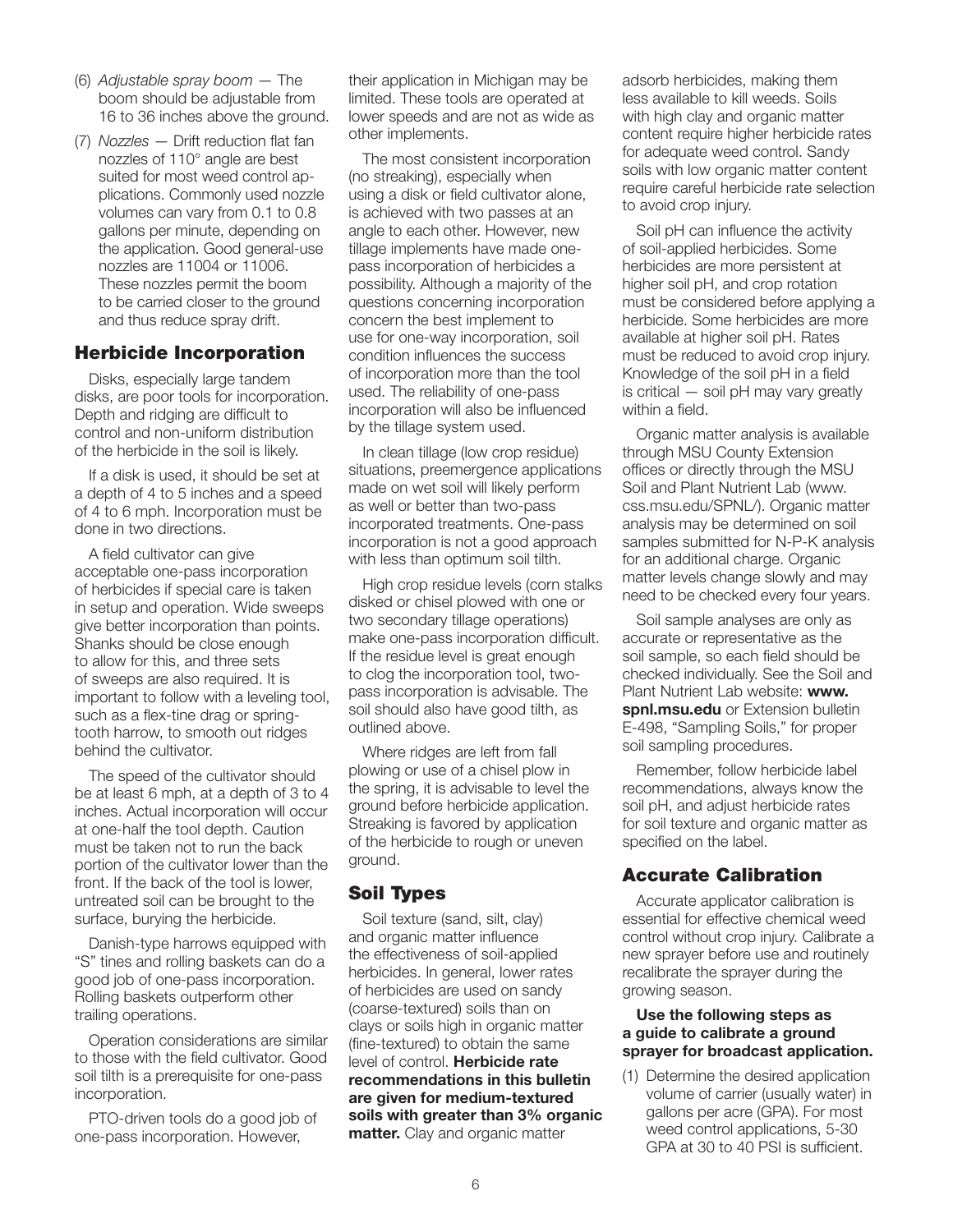- (2) Adjust the boom height so that spray overlap is about 100% at the spray target. This would be a minimum of 18 inches on a 20-inch nozzle spacing and 24 inches on a 30-inch nozzle spacing for 110° nozzles. Boom height is important in maintaining spray overlap for uniform distribution. Check each nozzle at the recommended pressure for output. Replace any defective nozzles and screens. All nozzles should deliver within 10% of one another.
- (3) Fill the spray tank and system with water.
- (4) Spray a measurable area in the field, at a fixed speed and at the desired pressure. Spray at least 20% of the total tank volume and at least 2 acres of area.
- (5) Measure the volume of water (in gallons) needed to refill the tank.
- (6) Determine the area (in acres) that was test sprayed, using the following formula: length of area sprayed (in feet) X boom width (in feet)  $\div$  43,560 = acres sprayed.
- (7) Divide the volume sprayed by the area sprayed to obtain the actual output of the sprayer in gallons per acre.
- (8) Make adjustments to tractor speed, pressure or nozzle size and repeat steps 3–7 to change application rate to the recommended values.
- (9) Calculate the amount of formulated pesticide needed to treat the desired area.

#### The following procedures can be used to calibrate a ground sprayer for either banded or broadcast applications.

- (1) Determine the desired application volume in GPA.
- (2) Check each nozzle at the recommended pressure for output. Replace any defective nozzles and screens. All nozzles should deliver within 10% of one another.
- (3) For band application, accurately determine the width, in inches, of the band sprayed. For broadcast

application, measure the distance, in inches, between adjacent nozzles.

(4) Locate this width in the table below and read off the corresponding course distance.

| WIDTH    | <b>COURSE DISTANCE</b> |
|----------|------------------------|
| (inches) | (feet)                 |
| 10       | 408                    |
| 15       | 272                    |
| 20       | 204                    |
|          | 136                    |

- (5) In the field to be sprayed, mark off the course of the proper distance.
- (6) Fill the tank completely with water only.
- (7) Tie a quart container (graduated in ounces) to one nozzle on the sprayer to catch all of that nozzle's spray.
- (8) Start a distance back from the beginning of the course to get up to operating speed, and turn the sprayer ON at the beginning of the course and OFF at the end.
- (9) Remove the quart container, and read the volume collected IN OUNCES.
- (10) OUNCES collected = GPA.

#### Pesticide Use Precautions

Herbicides, like all pesticides, should be handled with extreme caution and respect. There are three important reasons for using pesticides safely and wisely:

• To protect yourself and others from exposure.

• To avoid harming and polluting the environment.

• To avoid crop injury.

#### *These three points cannot be emphasized enough.*

Each herbicide label contains specific information on **personal** protective equipment (PPE) and restricted entry interval (REI). Refer to Table 16 for the Restricted Entry Intervals for an individual herbicide. This information is prominantly displayed under the heading of **Agricultural Use** Requirements.

Using more herbicide than is recommended on any label is illegal and can result in crop injury, herbicide carryover or other problems.

The ability of a herbicide to kill weeds without harming crop plants (selectivity) may be partially lost under unfavorable weather conditions. Herbicide drift to non-target crops often results in crop injury. Do not spray under windy conditions.

# Herbicide Application

### Herbicide Spray Volumes and Rates

The volume of water to use will vary with the herbicide, although generally 10 to 40 gal per acre and a spraying pressure of 30 to 40 PSI are recommended. With wettable powders, use nozzles that deliver at least 15 GPA.

Some contact-type postemergence herbicides (e.g., *Basagran, Ultra Blazer*) require a minimum of 20 GPA spray volume and 40 PSI spray pressure to ensure adequate coverage. Driftreducing flat fan nozzles are effective for herbicide applications. Hollow cone nozzles can also give good results, especially for postemergence applications at higher pressures. If higher pressures are used, be sure the nozzles are designed to be operated at the increased pressure. Operating nozzles beyond the specified pressure range will result in a poor spray pattern, insufficient coverage and lack of weed control.

### Band Application

In cultivated crops, spraying narrow bands of herbicide over the rows will take less material per acre, reducing the cost per acre for the chemical. Where chemical costs are high, band spraying may be justified. Timely cultivation of weeds in the unsprayed area between rows is necessary.

In seasons when the soil is too wet to cultivate, overall spraying has the advantage of controlling weeds between the rows.

When band spraying, be very careful to maintain the proper rate of application on the area sprayed. (If you lower the spray boom to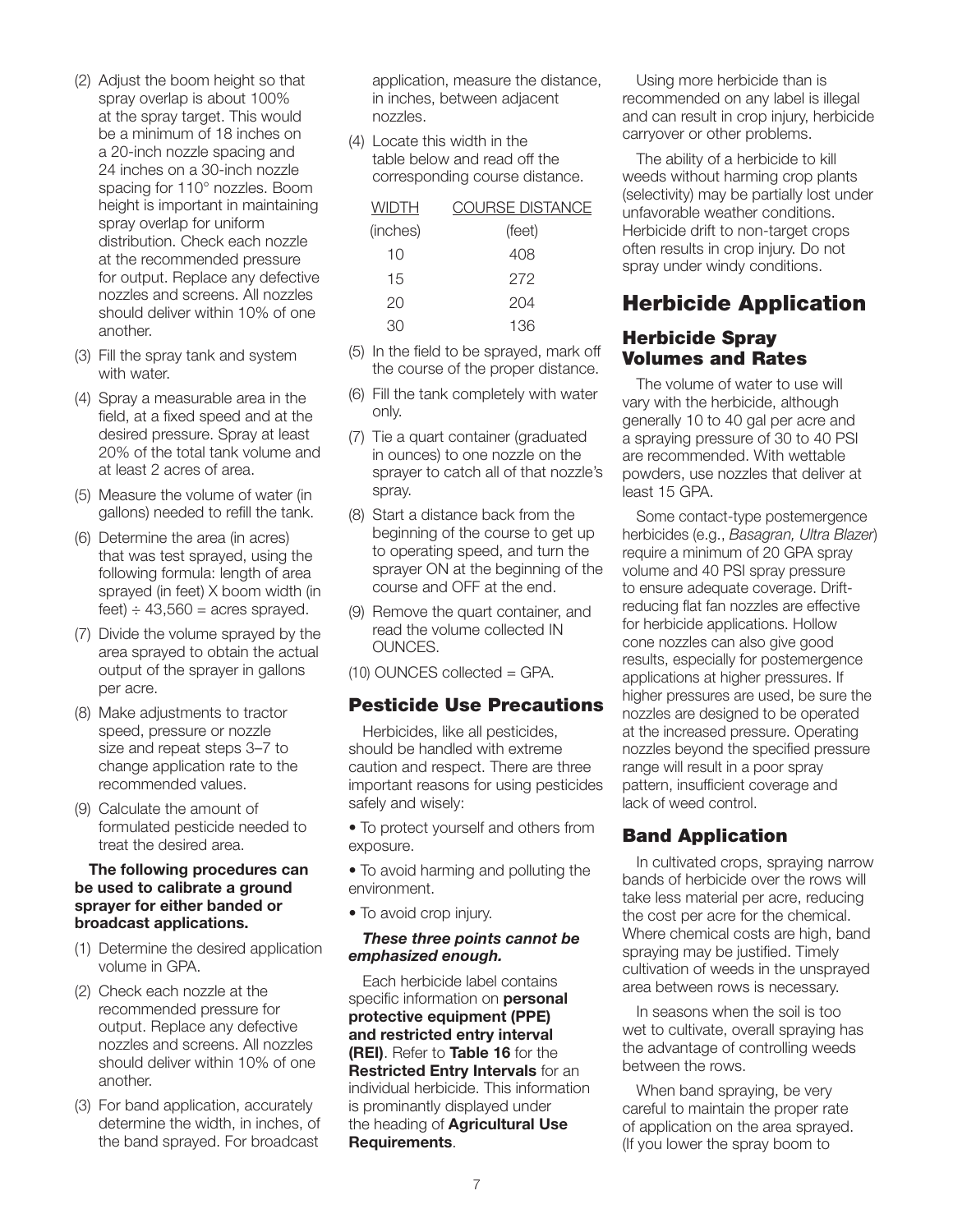narrow the area covered by a given nozzle, remember that each nozzle is still delivering the same amount of spray mixture as it did on the wider area.) Use nozzles designed for banding — the spray volume with these nozzles is the same across the entire band.

### Cleaning Pesticide **Sprayers**

It is important to clean pesticide sprayers after each use, especially if they are used for more than one crop and for the application of insecticides and fungicides. The need for extensive cleaning can be minimized if one sprayer is dedicated to herbicide application only.

Do not use a sprayer to apply insecticides or fungicides if the sprayer has been used to apply 2,4-D-type herbicides.

In general, rinse the entire sprayer, inside and out, including the boom, hoses and nozzles. Partially fill the spray tank with water and keep the pump running so that the water is circulated throughout the entire system. Spray the water rinsate out through the nozzles. This process should be repeated when changing soil-applied herbicides and at the end of each day. Money can be saved and the environment protected if the water rinsing is done in the field using a water-filled nurse tank and if the water rinsate is applied to the crop according to label rates. Many herbicide labels have specific instructions for cleaning the spray system. Always read and follow these directions carefully.

Unless otherwise specified, thoroughly wash the entire spray system after all postemergence applications. Use 1 gallon of household ammonia in 100 gallons of water as a cleaning agent or commercially available tank cleaners.

Run the pump so that the cleaning solution is circulated throughout the entire system for at least 2 hours, and then pump it out through the nozzles. Do not dump this cleaning solution, and do not apply it to any crop or cropland. Discard the cleaning solution in an appropriate pesticide

rinsate degradation pit. Rinse the entire system with water after all the cleaning solution has drained from the sprayer. Do not leave pesticide solutions or cleaning solutions in the tank overnight.

Corrosion and mechanical damage to pumps, tanks, nozzles, etc., may result from leaving water in the spray system over the winter. To prepare the spray equipment for storage, disconnect all the hoses and allow all water to drain out. Coat all bare metal parts with oil or a rust inhibitor. Disassemble metal nozzles and store them in oil. Prepare the spray pump for storage following the manufacturer's recommendations.

# Pesticides and the Environment

Many people who live in rural Michigan get their drinking water from wells. Well water is groundwater, so it is easy to see why you should be concerned about keeping herbicides out of groundwater. Several processes determine the fate of herbicides and whether they will end up in your drinking supply. Sometimes these processes are beneficial and enhance weed control. For example, the leaching of a rootabsorbed herbicide into the root zone can enhance weed control. The degradation of pesticides can remove non-essential pesticide residues from the environment. Often, however, these processes are detrimental. Runoff can move a herbicide away from target weeds. As a result, chemical is wasted, weed control is reduced and there is an increased chance of damage to non-target plants, hazard to human health, and pollution of nearby soil and water.

In this section we will examine the fate of pesticides and the various processes that affect their stability and persistence following an application, disposal, or spill.

**Adsorption** is the binding of chemicals to soil particles. (This term is sometimes confused with absorption, the process by which plants intake chemicals.) The amount and persistence of pesticide adsorption vary with pesticide

properties, soil moisture content, soil pH and soil texture. Soils high in organic matter or clay are the most adsorptive; coarse, sandy soils that lack organic matter or clay are much less adsorptive.

A soil-adsorbed herbicide is less likely to volatilize, leach or be degraded by microorganisms. When herbicides are tightly held by soil particles, they are less available for absorption by plants. Therefore, certain herbicides used on highly adsorptive soils may require higher rates or more frequent applications to compensate for the portion of the herbicide that binds to the soil particles and is unavailable for plant uptake.

**Volatilization occurs when a** solid or a liquid turns into a gas. Volatilization of pesticides increases with higher air temperature and air movement, higher temperature at the treated surface (soil, plant, etc.), low relative humidity and decreasing size of spray droplets. Pesticides also volatilize more readily from coarsetextured soils and from medium- to fine-textured soils with high moisture content.

A pesticide in a gaseous state can be carried away from the treated area by air currents. The movement of pesticide vapors in the atmosphere is called vapor drift. Unlike the drift of sprays and dusts that can sometimes be seen during an application, vapor drift is invisible.

Avoid applying volatile herbicides such as dicamba, 2,4-D ester, or EPTC (*Eptam*) when conditions favor volatilization. The vapor pressure rating of the herbicide may help indicate the volatility of the material. The higher the vapor pressure rating, the more volatile the pesticide. Herbicide labels usually mention the potential for volatility of the herbicides. Volatilization can sometimes be reduced through the use of low volatile formulations or soil incorporation of the herbicide (e.g., EPTC [*Eptam*]).

**Photodegradation** is the breakdown of herbicides, such as trifluralin, by the action of sunlight. Herbicides applied to foliage, the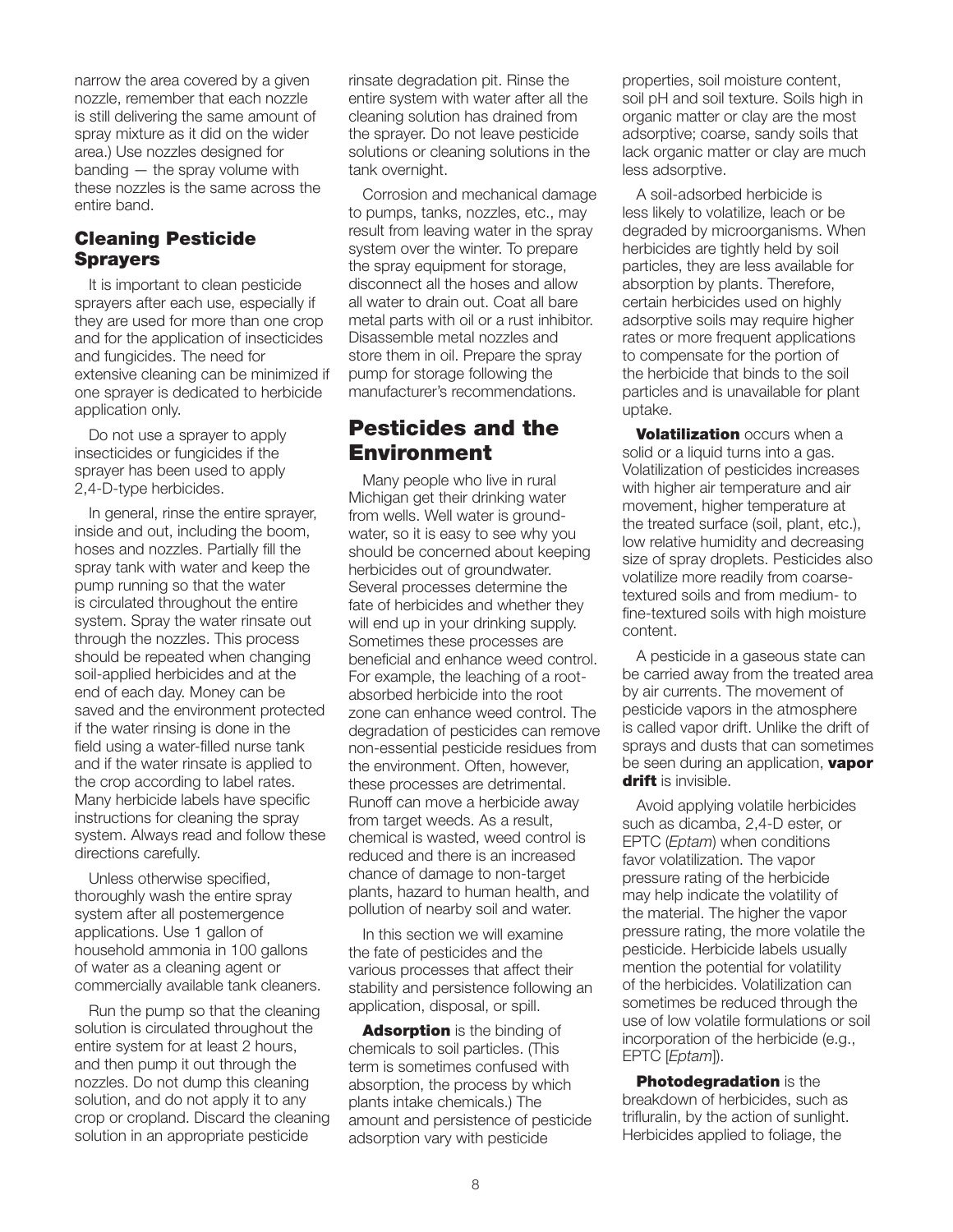soil surface or structures vary considerably in their stability when exposed to natural light. Like other degradation processes, photodegradation reduces the amount of chemical present, which can subsequently reduce the level of weed control. Soil incorporation by mechanical means during or after application, or by irrigation water or rainfall following application, can reduce herbicide exposure to sunlight.

**Microbial degradation occurs** when microorganisms such as fungi and bacteria use a herbicide as a food source. Microbial degradation can be rapid and thorough under soil conditions favoring microbial growth. These conditions include warm temperatures, favorable pH levels, and adequate soil moisture, aeration (oxygen) and fertility. The amount of adsorption also influences microbial degradation. Adsorbed herbicides are more slowly degraded because they are less available to some microorganisms.

Chemical degradation is

the breakdown of a herbicide by soil processes not involving a living organism. The adsorption of herbicides to the soil, soil pH levels, soil temperature and moisture all influence the rate and types of chemical reactions that occur. Some herbicides are persistent at high soil pH while others are more persistent at low soil pH.

**Absorption** is the process by which plants and microorganisms take up chemicals. It is another process that can transfer herbicides in the environment. Once absorbed, most herbicides are degraded within plants. Residues may persist inside the plant or be released back into the environment as the plant tissues decay.

Crop removal is another herbicide transfer process. When treated crops are harvested, the herbicide residues are removed with them and transferred to a new location. After harvest, many agricultural commodities are washed or processed to remove or degrade much of the remaining residue.

**Runoff** moves herbicides in water. Runoff occurs as water moves over a sloping surface, carrying herbicides either mixed in the water or bound to eroding soil. The amount of herbicide runoff depends on the grade or slope of the field, the erodibility and texture of the soil, the soil moisture content, the amount and timing of irrigation or rainfall (especially in relation to the time of herbicide application), and properties of the herbicide. For example, a herbicide application made to a heavy clay soil already saturated with water is highly susceptible to runoff. Established vegetation or plant residues also influence runoff because of their ability to retain soil and moisture.

Herbicide losses from runoff are greatest when heavy rainfall occurs shortly after a herbicide application. If heavy rainfall is expected, delay applying pesticides. Some notillage and minimum-tillage cropping systems have been found to reduce herbicide runoff, as do soil incorporation application methods. Finally, surface grading, drainage ditches and dikes, and the use of border vegetation can help reduce the amount and control the movement of runoff waters.

Leaching is another process that moves herbicides in water. In contrast to runoff, which occurs as water moves on the surface of the soil, leaching occurs as water moves through the soil. Several factors influence the leaching of herbicides. These include the water solubility of the herbicide.

A herbicide dissolved in water can move readily with the water as it seeps through the soil. Soil structure and texture influence soil permeability (how fast the water moves through soil), as well as the amount and persistence of herbicide adsorption to soil particles. Adsorption is probably the most important factor influencing leaching of herbicides. If a herbicide is strongly adsorbed to soil particles, it is less likely to leach, regardless of its solubility, unless the soil particles themselves move with the water flow.

### Groundwater and Surface Water Contamination

**Groundwater** is the water beneath the earth's surface occupying the saturated zone (the area where all the pores in the rock or soil are filled with water). It is stored in waterbearing geological formations known as **aquifers**. Groundwater moves through aquifers and can be obtained at points of natural discharge such as springs or streams, or by drilling a well into the aquifer.

The upper level of the saturated zone in the ground is called the water table. The water table depth below the soil surface fluctuates throughout the year, depending on the amount of water removed from the ground and the amount of water added by recharge and connected surface waters. **Recharge** is water that seeps through the soil from rain, melting snow or irrigation. **Surface** waters are visible bodies of water such as lakes, rivers and oceans.

Both surface water and groundwater are subject to contamination by point-source and nonpoint-source pollution. The key to preventing pesticides in groundwater and surface waters is identification of the source and its route to the water. Point-source contamination refers to situations where movement of a pesticide into water can be traced to a specific site. Non-point sources occur over a wide area. Most pesticides detected in groundwater and surface water can be traced to nonpoint sources. This type of pollution generally results from land runoff, precipitation, acid rain or percolation rather than from a discharge at a specific, single location, such as a single pipe or wellhead.

The potential for the pollution of groundwater and surface water from improper waste disposal is a major concern. Problems result from domestic waste (e.g., septic systems, landfills, waste treatment plants), industrial waste (e.g., landfills, brine and mine wastes, deep well disposal), and government-generated waste (e.g., radioactive wastes).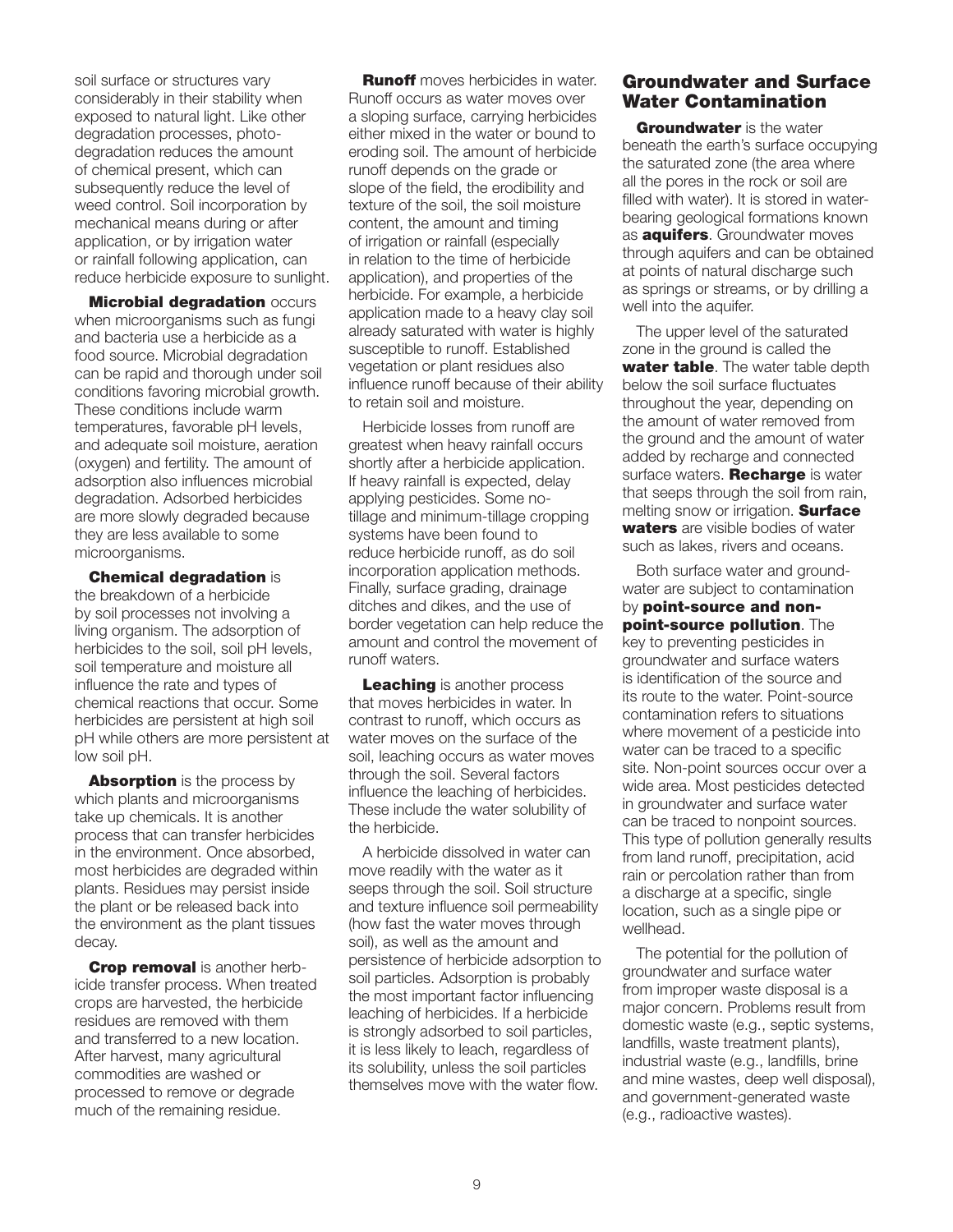Improper agricultural practices are another concern. Inadequate handling of livestock waste storage facilities and improper application of manures and fertilizers can cause unacceptable levels of nitrate in groundwater. Pesticides in groundwater and surface water are receiving considerable national attention. Evidence suggests that, in certain areas, agriculture's relative contribution to groundwater and surface water contamination may be significant.

#### Herbicides in **Groundwater**

There are several herbicide breakdown processes that occur in the environment. These processes help determine whether herbicides reach groundwater or are degraded before reaching these underground waters. Geological characteristics, such as the depth of the water table and the presence of sinkholes, are also critical. If the water table is close to the soil surface, fewer opportunities may exist for adsorption and degradation to occur.

On the soil surface and within the first few inches of soil, herbicides can be volatilized, adsorbed to soil particles, taken up by plants, broken down by sunlight, or degraded by soil microorganisms and chemical reactions. The extent of herbicide leaching is affected by both pesticide and soil properties. Weather conditions and management practices also affect leaching of herbicides through the soil. Too much rain or irrigation water can leach herbicides beyond the zone where weeds are controlled. A herbicide that is not volatilized, absorbed by plants, bound to soil or degraded can potentially move through the soil to groundwater.

After herbicides reach groundwater. they may continue to break down but at a much slower rate because of less available light, heat and oxygen. The movement of groundwater is often slow and difficult to predict. Substances that enter the groundwater in one location can turn up years later in other locations. A major difficulty in dealing with groundwater contaminants is

that the sources of pollution are not easily recognizable. The problem is occurring underground, out of sight.

### Herbicides in Surface **Water**

Non-point-source contamination of surface water can occur in several ways. Pesticides can reach surface water through drift or volatilization or by wind erosion of dust particles carrying pesticides into the atmosphere followed by rainfall deposition in the water; from groundwater discharging into surface water; and in surface water runoff.

Pesticides have been detected in rainfall in many states in the Midwest, including Iowa, Indiana, Wisconsin and Ohio. The greatest number of detections and the highest concentrations were observed in May. When detected, most pesticide concentrations are below 1 part per billion (ppb).

The majority of pesticides detected in surface water are from surface runoff events. Either the pesticides are attached to the soil particles that are being transported in the runoff water or the pesticides are dissolved in the runoff water. The degree of pesticide loss to surface water is dependent on the degree of surface water runoff in the field. This is dependent on the slope of the field, the vegetative and/ or residue cover on the field site, the soil texture and the soil moisture content at the time of the rainfall that produces the runoff event. Pesticide application methods have a strong influence on the potential for the pesticide to be carried in surface water runoff. Preemergence herbicide applications have a greater potential for surface loss than applications in which the herbicide is incorporated and applications in which the herbicide is applied postemergence. The pesticide application rate is important too. The higher the pesticide application rate, the greater the potential amount of pesticide that could be lost in runoff.

Once a pesticide reaches surface water it may or may not degrade. Some pesticides degrade by hydrolysis or by direct or indirect photodegradation. Our knowledge

of which pesticides are degraded in surface waters is quite limited.

### Keeping Herbicides Out of Groundwater and Surface Water

It is very difficult to purify or clean contaminated groundwater or surface water. Treatment is complicated, time consuming, expensive and often not feasible. The best solution to groundwater and surface water contamination is to prevent the problem in the first place. Management practices can be implemented to effectively reduce pesticide runoff and leaching and protect groundwater and surface water.

- Use integrated pest management programs— Minimize herbicide use by combining chemical control with other pest management practices such as tillage, cultivation, crop rotation and pest scouting.
- Reduce compaction—Surface water runoff increases when soils are compacted.
- Rotate crops-Crop rotation improves water infiltration, which reduces runoff. Crop rotations also may provide more surface crop residue and may reduce the application of specific pesticides repeatedly to a given field site.
- Utilize conservation practices that reduce erosion and surface runoff-These practices include but are not limited to no-till and other forms of conservation tillage, increasing crop residues or planting cover crops, planting grass waterways to retard soil and water runoff, and keeping buffer strips to protect surface water boundaries.
- Consider the geology of your area-When planning herbicide applications, be aware of the water table depth and the permeability of the geological layers between the surface soil and groundwater.
- Consider soil and field characteristics—The susceptibility of the soil or field site to leaching or runoff should be determined. Soil texture and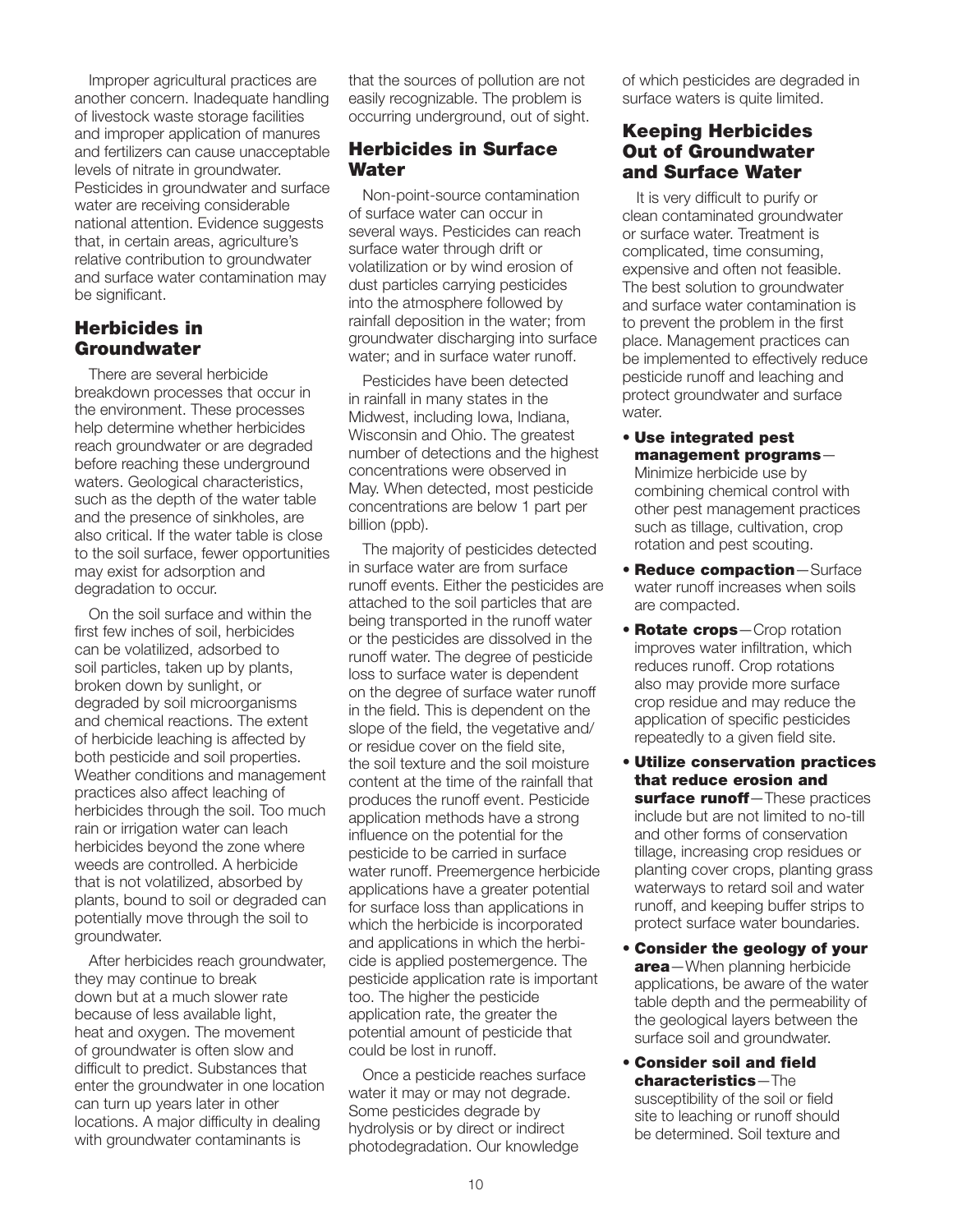organic matter content, in particular, influence chemical movement into groundwater; the slope of the field influences surface runoff.

• Select herbicides carefully— Remember, herbicides that are highly soluble, relatively stable and not readily adsorbed to soil tend to be the most likely to leach. Choose herbicides with the least potential for leaching into groundwater or for runoff into surface water. Read labels carefully and consult a specialist from MSU Extension or your pesticide dealer, if necessary.

Refer to Table 16 for a complete listing of herbicides that contain Groundwater Advisory statements. Consult the herbicide label for individual instructions on how to protect groundwater and surface water from herbicide contamination.

Herbicides containing atrazine may not be mixed or loaded within 50 feet of perennial or intermittent streams and rivers, lakes or reservoirs. These herbicides may not be mixed or loaded within 50 feet of any well unless conducted on an impervious pad designed and maintained to contain any product spills, leaks or rinse water.

These herbicides cannot be applied within 66 feet of the points where field surface water runoff enters perennial or intermittent streams and rivers or within 200 feet of lakes or reservoirs.

These herbicides can be applied to HEL (highly erodible land) acres only if the 66-foot buffer or setback from runoff points is planted to a crop or seeded with grass.

- Follow label directions— The label carries crucial information about the proper rate, timing and placement of the herbicide.
- Reduce herbicide application rates-Use the lowest rate of the pesticide that provides adequate pest control. Band applications of preemergence herbicides reduce the potential of herbicides to leach or run off by 50% or more.
- Incorporate pesticides—On fields not considered highly erodible, incorporation of pesticides can be

used to reduce runoff by moving some of the pesticide below the soil surface away from overland water flow. Incorporation of herbicides will not be compatible with surface residue requirements in some fields.

- Calibrate accurately—Equipment should be calibrated carefully and often. During calibration, check the equipment for leaks and malfunctions.
- Measure accurately— Concentrates need to be carefully measured before they are placed into the spray tank. Do not "add a little extra" to ensure the herbicide will do a better job. Such practices only increase the likelihood of injury to the treated crop, the cost of pest control, and the chance of groundwater and surface water contamination.
- Avoid back-siphoning—The end of the fill hose should remain above the water level in the spray tank at all times to prevent backsiphoning of chemical into the water supply. Use an anti-backflow device when siphoning water directly from a well, pond or stream. These practices also reduce the likelihood of the hose becoming contaminated with herbicides.
- Consider weather and irrigation—If you suspect heavy or sustained rain, delay applying herbicides. Control the quantity of irrigation to minimize the potential for herbicide leaching and runoff.
- Avoid spray drift and volatilization-Preemergence herbicide applications have the greatest potential for volatilization and runoff.
- **Clean up spills**—Avoid spills. When they do occur, contain and clean them up quickly with an absorbent material such as cat litter. Chemicals spilled near wells and sinkholes can move directly and rapidly into groundwater. Chemicals spilled near ditches, streams or lakes can move rapidly into surface water.
- Change the location of mixing areas-Mix and load pesticides on an impervious pad, if possible. If mixing is done in the field, change the location of the

mixing area regularly. Do not mix herbicides adjacent to the water source, and do not let the water run inadvertently on the soil near the mixing area. This will increase herbicide leaching and/or runoff.

- Dispose of wastes properly— All herbicide wastes must be disposed of in accordance with local, state and federal laws. Triple-rinse containers. Pour the rinsewater into the spray tank for use in treating the site or the crop. Do not pour rinsate on the soil, particularly repeatedly in the same location. This will saturate the soil and increase the potential for herbicide leaching.
- Store herbicides away from water sources-Herbicide storage facilities should be situated away from wells, cisterns, springs and other water sources.

Michigan's water resources currently provide a vast supply of clean water for agriculture, homes and industry. They can ensure high water quality for future needs only if they are protected now. Be sure to understand how your activities, including herbicide usage, can affect them.

### Storing Pesticides

Pesticides must be stored in a facility that will protect them from temperature extremes, high humidity and direct sunlight. The storage facility should be heated, dry and well ventilated. It should be designed for easy containment and cleanup of pesticide spills and made of materials that will not absorb any pesticide material that leaks out of a container. Store only pesticides in such a facility, and always store them in their original containers.

Do not store any feed, seed, food or fertilizer with pesticides. Do not store any protective clothing or equipment in the pesticide storage facility. Store herbicides separately from insecticides and fungicides to avoid contamination of one material by another and accidental misuse.

Keep the facility locked at all times when not in use to prevent animals, children and irresponsible adults from entering and becoming poisoned.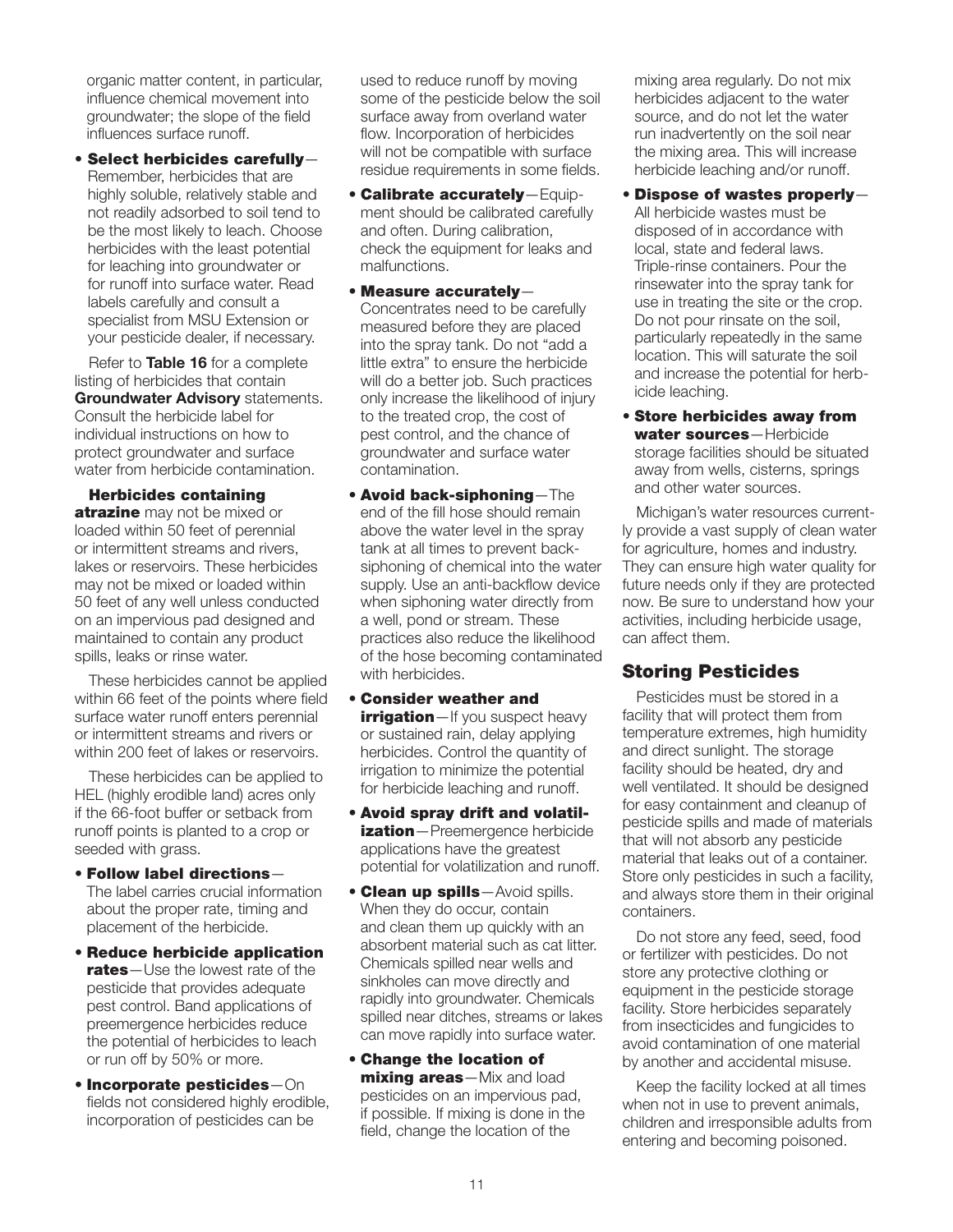Post the facility as a Pesticide Storage Facility to warn others that the area is off-limits. Maintain an accurate inventory of the pesticides stored in the facility at all times in case of emergency.

Always read and follow the Storage and Disposal section of pesticide labels for specific storage and handling instructions.

### Handling and Mixing **Pesticides**

Always wear the personal protective equipment (PPE) required by the label, when handling, mixing and applying pesticides, and during cleanup of application equipment.

Mix pesticides downwind and below eye level. Avoid excessive splashing and sloshing. If pesticides are spilled on you, wash them off immediately with lots of water and change clothing. Resume spraying only after cleaning up any spills. Try to use closed handling/mixing systems when appropriate.

Mix only what is required for the area to be sprayed according to label directions. Avoid mixing excessive amounts. To do otherwise will create a hazardous waste that is difficult and expensive to dispose of. Keep unauthorized persons out of the area in which you handle pesticides.

### Handling and Disposing of Pesticide Containers

Pesticide containers are considered hazardous waste until they are cleaned or disposed of properly. When possible, reduce the number of pesticide containers by using bulk or returnable containers. Buy pesticides in larger volume containers, in containers that may be recycled, or in water-soluble bags to avoid disposal problems.

All pesticide containers can be rendered non-hazardous waste by triple rinsing (or equivalent). The rinsate should be added to the spray tank. After triple rinsing, perforate both ends so the container cannot be reused.

All metal and plastic triple-rinsed containers should be recycled, if possible. If this option is not available, dispose of them in a state-licensed

sanitary landfill. Dispose of all paper containers in a sanitary landfill or a municipal waste incinerator. Do not bury or burn any pesticide containers. Do not reuse any empty pesticide containers for any purpose.

### Protect Non-target **Organisms**

Applying pesticides carelessly can harm non-target organisms that are beneficial to agriculture and our environment. The best way to avoid injury of beneficial insects and microorganisms is to minimize pesticide use. Selective pesticides should be used whenever possible and applied only when necessary as part of a total pest management program.

**Bees** and other pollinating insects are essential for successful production of many crops, such as deciduous tree fruits, small fruits, most seed crops and certain vegetables. Many pesticides, particularly insecticides, are highly toxic to pollinating honeybees and wild bees. Check herbicide labels to identify those that are toxic to bees. *Gramoxone* (paraquat), for example, is a herbicide toxic to bees. Be aware of how bee poisonings can occur and how to prevent them.

The following precautions reduce the chance of bee poisoning:

- Do not apply herbicides (such as Gramoxone) that are toxic to bees during bloom. Even shade trees and weeds should not be sprayed during bloom. Mow cover crops and weeds to remove blooms before spraying.
- Reduce drift during application. Aerial applications usually are more hazardous to bees than ground applications.
- Time pesticide applications carefully. Evening applications are less hazardous than early morning ones; both are safer than midday application.
- Do not treat near hives. Bees may need to be moved or covered before you use insecticides near colonies.

Pesticides can be harmful to all kinds of vertebrates such as **fish** and wildlife. Most recognizable are the direct effects from acute poisoning. Fish kills often result from water pollution by a pesticide (usually insecticides). Pesticides can enter water via drift, surface runoff, soil erosion and leaching.

Bird kills from pesticides can occur when birds ingest the toxicant in granules, baits or treated seed; are exposed directly to the spray; consume a treated crop or drink and use contaminated water; or feed on pesticide-contaminated prey.

#### Worker Protection **Standard**

Federal rules for farm worker protection, issued in 1992, require farmers to provide additional training and notification to farm workers to prevent accidental or occupational exposure to pesticides. Farmers should contact Extension agents to learn the details of this standard and availability of training materials for education of workers and handlers.

Read and follow the label instructions on restricted entry intervals (REI) (Table 16) for every pesticide used. Some pesticide labels require both oral warning and posted signs to notify workers of pesticide applications. If the label doesn't require *both* forms of notification, notify workers *either* orally *or* by posting warning signs at entrances to treated areas. (Greenhouses *must* post warning signs for every application.) When using posted signs, post 24 hours or less before the pesticide application and remove signs within three days after the end of the restricted entry interval. Keep workers out during the entire time the signs are posted (except for earlyentry workers wearing the proper personal protective equipment).

### Record Keeping

The federal pesticide recordkeeping regulations and the federal worker protection standards require that all applicators who apply restricted-use pesticides (RUP) keep records and maintain them for at least three years,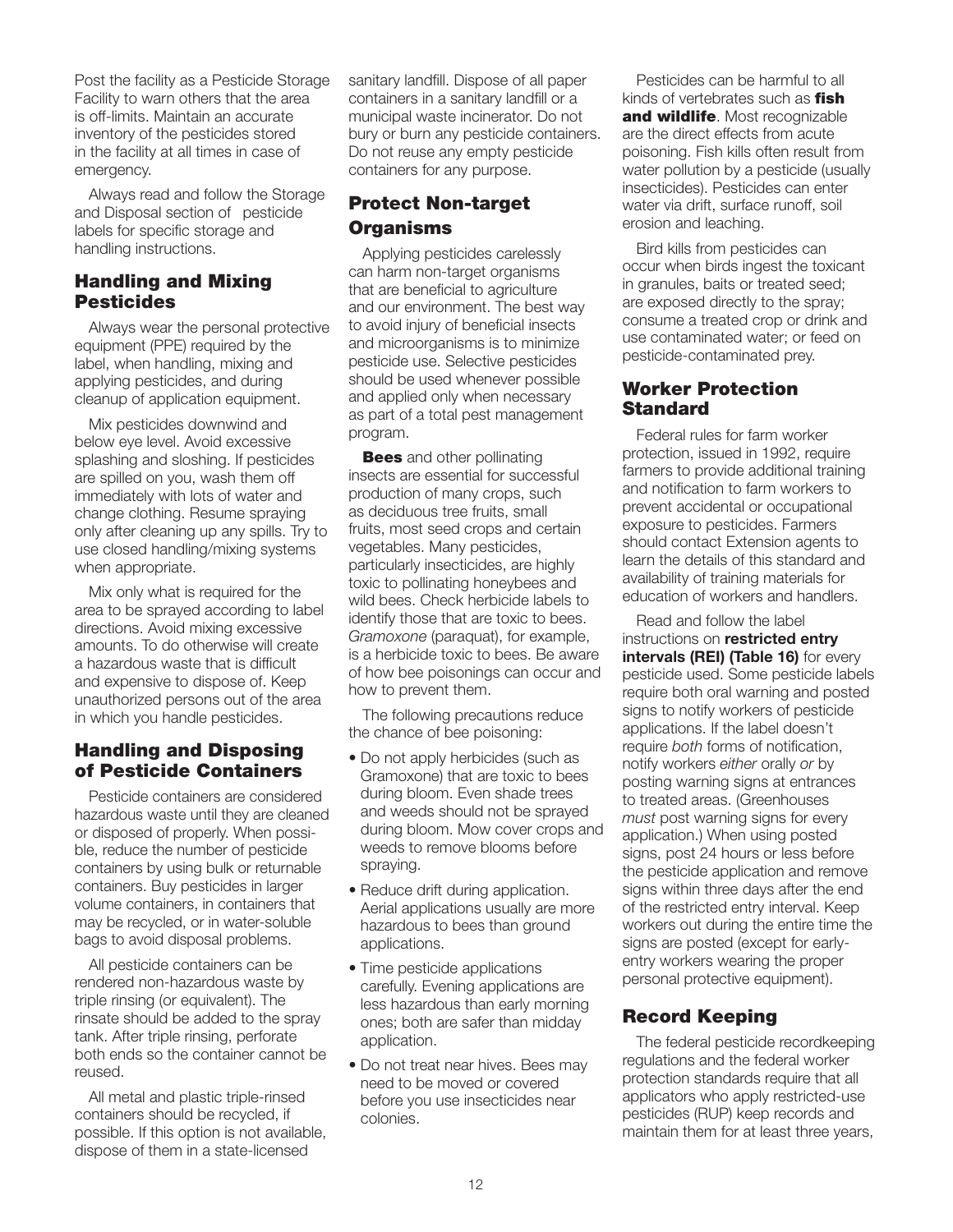and preferably five years. Records to be kept include:

- Brand name or product name and the EPA registration number. Active ingredients Restricted-entry interval (REI)
- Total amount of the product used.
- Size of the area treated.
- Crop, commodity, stored product or site to which the pesticide was applied.
- Location of the application.
- Month, day, year, and time of the application.
- Name and certification number of the applicator or applicator's supervisor.

Any record form is acceptable as long as the required data are included. Penalties are costly and are increased for subsequent violations. Provisions for protecting the identity of the individual producers are included in the law. Commercial applicators must furnish a copy of the required records to the customer of the RUP application.

## Restricted Use **Pesticides**

Several herbicides are currently classifed as restricted use pesticides and, as such, can be purchased and applied only by certified commercial or private pesticide applicators. Certification of pesticide applicators is administered by the Michigan Department of Agriculture and Rural Development. Restricted use pesticides are identified in Table 16 of this guide.

# Herbicide Resistance in Weeds

Herbicide-resistant weeds have become a major challenge in weed management systems in Michigan and throughout the Midwest. Herbicide resistance can be defined as the *inherent ability of a plant to survive and reproduce following exposure to a dose of herbicide(s) normally lethal to the wild type. In a plant, resistance may be naturally occurring or induced by such* 

*techniques as genetic engineering or selection of variants produced by tissue culture or mutagenesis*. In more simple terms, a herbicideresistant weed is a weed that was once controlled by a certain herbicide and is no longer controlled by that herbicide. For example, atrazine is a very effective herbicide in controlling common lambsquarters; however with repeated use of atrazine or other triazine herbicides (atrazine, metribuzin, or *Princep*) common lambsquarters can no longer be controlled with or is resistant to triazine herbicides in several fields throughout Michigan. Herbicide resistance develops by using the same herbicide or herbicides with the same site of action year after year to control a particular weed species without other effective control measures. Repeated use of the herbicide allows for control of all of the susceptible plants of a population and allows for plants of that population that may be naturally resistant to survive and produce resistant offspring. In the case of triazine-resistant common lambsquarters, several resistant populations developed in fields where corn was grown continuously and atrazine was the primary herbicide used to control common lambsquarters.

While triazine-resistant common lambsquarters is the most widespread resistant weed in Michigan, there are currently 18 different weed species resistant to five different herbicide sites of action in Michigan. Common lambsquarters, common ragweed, common groundsel, common purslane, Powell amaranth, redroot pigweed, ladysthumb, horseweed, spreading orach, velvetleaf, late flowering goosefoot, and eastern black nightshade are all weeds where triazine-resistant biotypes have been identified in Michigan. Similar to triazine herbicides, herbicides belonging to the phenylurea chemical family disrupt photosynthesis in the plant. Biotypes of common purslane, Powell amaranth, redroot pigweed, and horseweed are all weeds that have developed resistance to herbicides in this family (*Linex, Lorox,* and *Karmex*). Resistance to

the ALS-inhibiting herbicides is also common in Michigan. Biotypes of common ragweed, tall waterhemp, common lambsquarters, smooth pigweed, horseweed, kochia, eastern black nightshade and giant foxtail have been identified resistant to imidazolinone, sulfonylurea, and sulfonamide herbicides (ALSinhibitors).

In the past, growers have dealt with herbicide-resistant weeds by incorporating other control measures for the resistant weed into their weed management program. Most of the time this has included using a herbicide with a different site of action. In recent years, the use of glyphosate in Roundup Ready crops has been the control measure of choice. While in many cases glyphosate has provided effective control of resistant weeds, there is a growing concern about the development of glyphosate-resistant weeds. In fact, glyphosate-resistant weeds are becoming a serious problem in several states in the United States, including Michigan. Glyphosate-resistant horseweed, common ragweed, giant ragweed, common waterhemp and Palmer amaranth have been identified in Michigan. In fact, some of these populations have been identified as resistant to both glyphosate and ALS-inhibiting herbicides. In order to limit the development of herbicide resistance, including glyphosate resistance, an understanding of the practices that lead to herbicide resistance is important.

Farmers should include weed control practices that delay or prevent the development of herbicide resistance. The following is a list of practices to reduce risk of herbicide resistant weeds. Some practices may be impractical in certain situations. No single practice is likely to be successful alone.

#### Practices to Reduce Risk of Herbicide Resistant **Weeds**

(1) Rotate herbicides using herbicides of differing sites of action. Do not make more than two consecutive applications of herbicides with the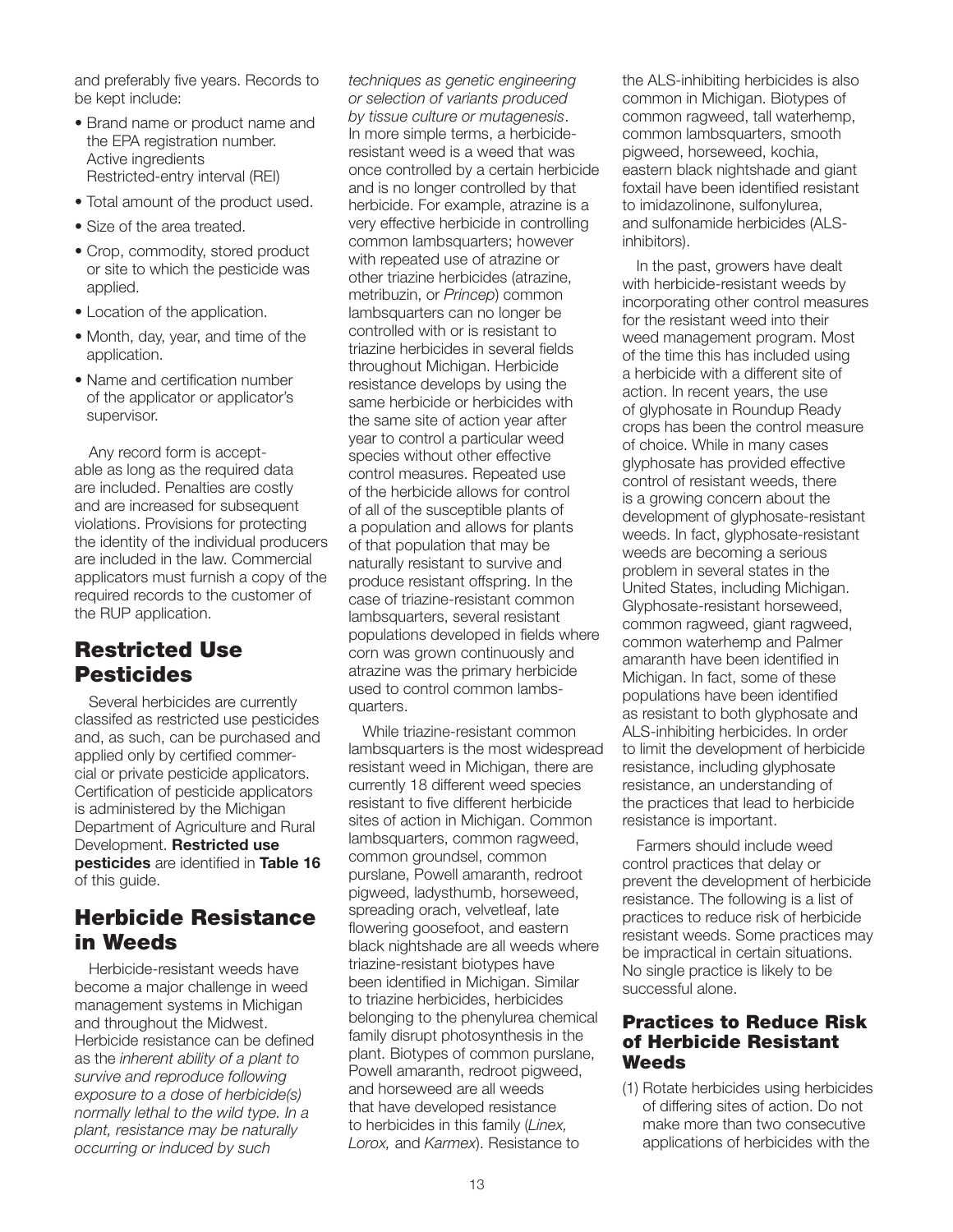same site of action against the same weed unless other effective control practices are also included in the management system.

- (2) Apply herbicides in tank-mixed, prepackaged or sequential mixtures that include multiple sites of action. Combining herbicides with different sites of action and similar persistence in soil will help prevent herbicide resistance.
- (3) Scout fields regularly and identify weeds present.
- (4) Rotate crops, particularly those with different life cycles.
- (5) Combine mechanical control practices such as rotary hoeing and cultivation with herbicide treatments.

(6) Clean tillage and harvest equipment before moving from fields infested with resistant weeds to those that are not infested.

# HerbicideSites of Action

Herbicide site of action refers to the method by which the herbicide kills plants. An understanding of herbicide site of action is useful in developing herbicide programs that limit the development of herbicide-resistant weeds. The following list categorizes herbicides by general sites of action.

In fact, most herbicide labels now include a standardized system to inform users of the product's

site of action (SOA). A box labeled 'Herbicide Group' is present near the top of the label. The number in the box is the SOA of the active ingredient of the herbicide. Individual herbicide families and herbicide examples are listed within each site of action. In addition, the site of action is listed for each herbicide on the weed response tables for each crop.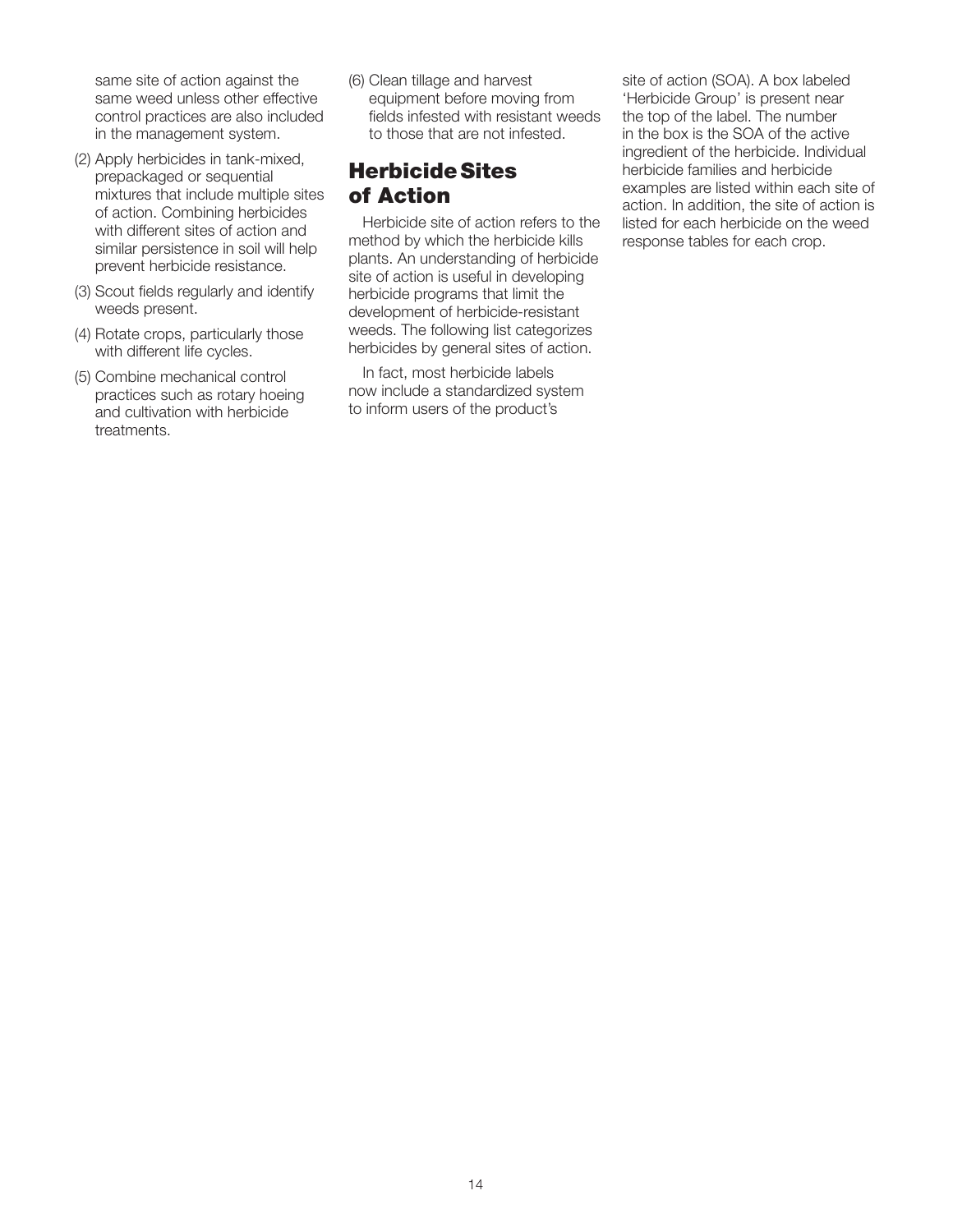# Herbicide Sites of Action

| <b>Site of Action</b>                       | <b>Herbicide</b><br><b>Group Number</b> | <b>Chemical Family</b>      | <b>Herbicide</b>                                                                                                                                                                                                                                                                                                       |
|---------------------------------------------|-----------------------------------------|-----------------------------|------------------------------------------------------------------------------------------------------------------------------------------------------------------------------------------------------------------------------------------------------------------------------------------------------------------------|
| <b>ACCase inhibitors</b>                    | 1                                       | Cyclohexanediones           | Sethoxydim (Poast, Poast Plus)<br>Clethodim (Select, Select Max, Arrow)                                                                                                                                                                                                                                                |
|                                             |                                         | Aryloxyphenoxypropionates   | Fluazifop (Fusilade DX)<br>Fenoxaprop (component in Axial Bold)<br>Quizalofop (Assure II, Targa)                                                                                                                                                                                                                       |
|                                             |                                         | Phenylpyrazoline            | Pinoxaden (component in Axial Bold)                                                                                                                                                                                                                                                                                    |
| <b>ALS</b> inhibitors                       | $\mathbf{2}$                            | Imidazolinones              | Imazethapyr (Pursuit)<br>Imazamox (Raptor)                                                                                                                                                                                                                                                                             |
|                                             |                                         | Sulfonylureas               | Chlorimuron (Classic)<br>Halosulfuron (Permit, Sandea)<br>lodosulfuron (component in Autumn Super)<br>Mesosulfuron (Osprey)<br>Nicosulfuron (Accent Q)<br>Primisulfuron (Beacon)<br>Prosulfuron (Peak)<br>Rimsulfuron (Matrix, Resolve)<br>Thifensulfuron (Harmony)<br>Tribenuron (Express)<br>Triflusulfuron (UpBeet) |
|                                             |                                         | Triazolinones               | Propoxycarbazone (Olympus)<br>Thiencarbazone-methyl (component in Capreno)                                                                                                                                                                                                                                             |
|                                             |                                         | Triazolopyrimidine - Type 1 | Cloransulam (FirstRate)<br>Florasulam (component of Quelex)<br>Flumetsulam (Python)                                                                                                                                                                                                                                    |
|                                             |                                         | Triazolopyrimidine - Type 2 | Pyroxsulam (PowerFlex HL)                                                                                                                                                                                                                                                                                              |
| Microtubule inhibitors<br>(root inhibitors) | 3                                       | Benzamide                   | Pronamide (Kerb)                                                                                                                                                                                                                                                                                                       |
|                                             |                                         | Dinitroanilines             | Trifluralin (many names)<br>Ethalfluralin (Sonalan)<br>Pendimethalin (Prowl/Prowl H20)                                                                                                                                                                                                                                 |
| Synthetic auxins                            | 4                                       | Benzoic acid                | Dicamba (Banvel, Clarity, DiFlexx, Engenia,<br>XtendiMax, others)                                                                                                                                                                                                                                                      |
|                                             |                                         | Pyridine carboxylate        | Aminopyralid (Milestone)<br>Clopyralid (Stinger)<br>Fluroxypyr (Starane Ultra)<br>Halauxifen (Elevore, component in Quelex)                                                                                                                                                                                            |
|                                             |                                         | Phenoxy                     | 2,4-D (2,4-D, Enlist One, others)<br>MCPA (MCPA, others)                                                                                                                                                                                                                                                               |
| Photosystem II inhibitors                   | 5                                       | Triazines                   | Atrazine<br>Simazine (Princep, Sim-Trol)                                                                                                                                                                                                                                                                               |
|                                             |                                         | Triazinone                  | Metribuzin (Metribuzin, others)<br>Hexazinone (Velpar)                                                                                                                                                                                                                                                                 |
|                                             |                                         | Phenyl-carbamates           | Desmedipham (Betenex)<br>Phenmedipham (component in Betamix)                                                                                                                                                                                                                                                           |
|                                             |                                         | Uracils                     | Terbacil (Sinbar)                                                                                                                                                                                                                                                                                                      |
|                                             |                                         | Ureas                       | Linuron (Lorox, Linex)                                                                                                                                                                                                                                                                                                 |
|                                             | 6                                       | Benzothiadiazinone          | Bentazon (Basagran, others)                                                                                                                                                                                                                                                                                            |
|                                             |                                         | <b>Nitriles</b>             | Bromoxynil (Buctril, Moxy, others)                                                                                                                                                                                                                                                                                     |